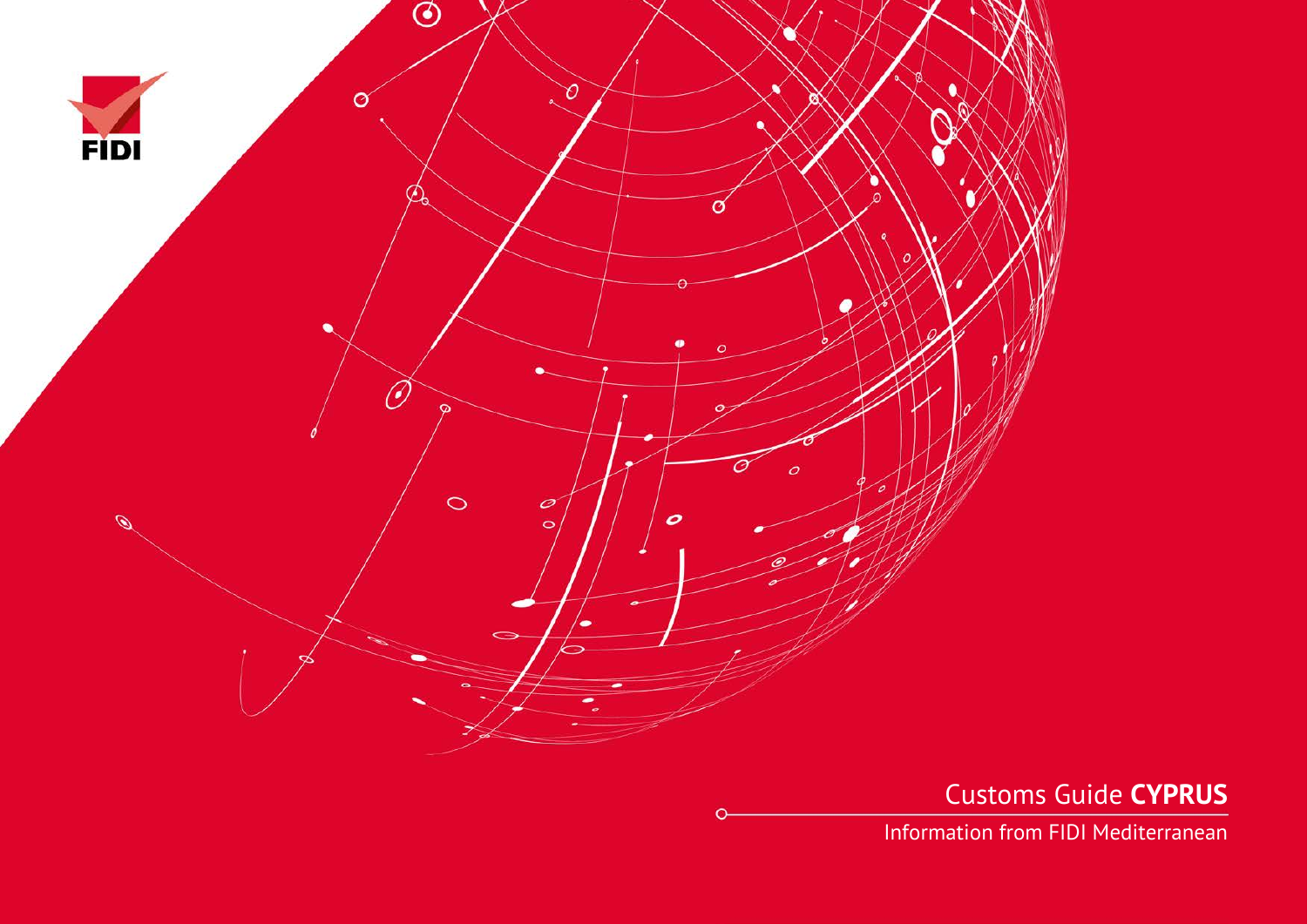## **Customs guide** CYPRUS

## **The global quality standard for international moving.**

The FAIM label is your global assurance for a smooth, safe and comprehensive relocation process.





| <b>GOODS</b>                                                                                                                     | <b>DOCUMENTS REQUIRED</b>                                                                                                                                                                                                                                                                                                                                                                                                                                                              | <b>CUSTOMS PRESCRIPTIONS</b> | <b>REMARKS</b>                                                                                                                                                                                                                                                                                                                                                                                                                                                                                                                                     |
|----------------------------------------------------------------------------------------------------------------------------------|----------------------------------------------------------------------------------------------------------------------------------------------------------------------------------------------------------------------------------------------------------------------------------------------------------------------------------------------------------------------------------------------------------------------------------------------------------------------------------------|------------------------------|----------------------------------------------------------------------------------------------------------------------------------------------------------------------------------------------------------------------------------------------------------------------------------------------------------------------------------------------------------------------------------------------------------------------------------------------------------------------------------------------------------------------------------------------------|
| Shipments coming from EU member countries -<br>Household Goods & Personal Effects -<br>regardless of client's nationality        | Sea shipments:<br>Electronic or Original T2L (page 4)<br>signed by Origin Customs or Status C<br>Bill of lading.<br>Packing List.<br>×.<br>OBL or Express Waybill.<br>Original registration documents of<br>cars, motor bikes and boats if any.<br>Air shipments:<br>■ AWB (must show C status).<br>Packing List.<br>m.<br>Pre-alert (must be sent at least 48<br>hours before the arrival of shipment at<br>Larnaca airport).                                                         |                              | • Client must attend Limassol customs if<br>shipping a car, bike or boat. See below<br>information on importing cars or bikes<br>into Cyprus.<br>Customs Inspection: as of May 1, 2004, all<br>shipments coming from EU countries are<br>randomly inspected and any fees from<br>inspection will be to client's account.<br>Inform your destination agent if the<br>customer is importing any pianos,<br>alcohol, shotquns or air rifles, or other<br>abnormal items not associated with<br>"normal" household goods and<br>personal effects.      |
| <b>Shipments coming from non EU Countries</b><br>(Household Goods & Personal Effects only)<br>regardless of client's nationality | Sale agreement of your property sale at<br>origin country before your move to<br>Cyprus or termination of rental<br>agreement at origin country.<br>• Termination of employment contract at<br>origin.<br>Sale agreement of your property sale at<br>origin country before your move to<br>Cyprus or termination of rental<br>agreement at origin country.<br>• Termination of employment contract at<br>origin.<br>Bills of the house at origin, like electricity<br>and phone bills. |                              | • All shipments arriving from NON EU<br>member countries are inspected.<br>• LCL shipments are inspected at the<br>NVOCC depot and Air shipments are<br>inspected at the airport.<br>• FCL shipments are inspected at the<br>agent's warehouse or at residence by<br>Customs officers.<br>New items arriving from NON EU member<br>countries are dutiable. All items owned<br>and used for less than 6 months are<br>considered new. This period excludes the<br>shipping time to Cyprus. Customers must<br>declare new items to Customs otherwise |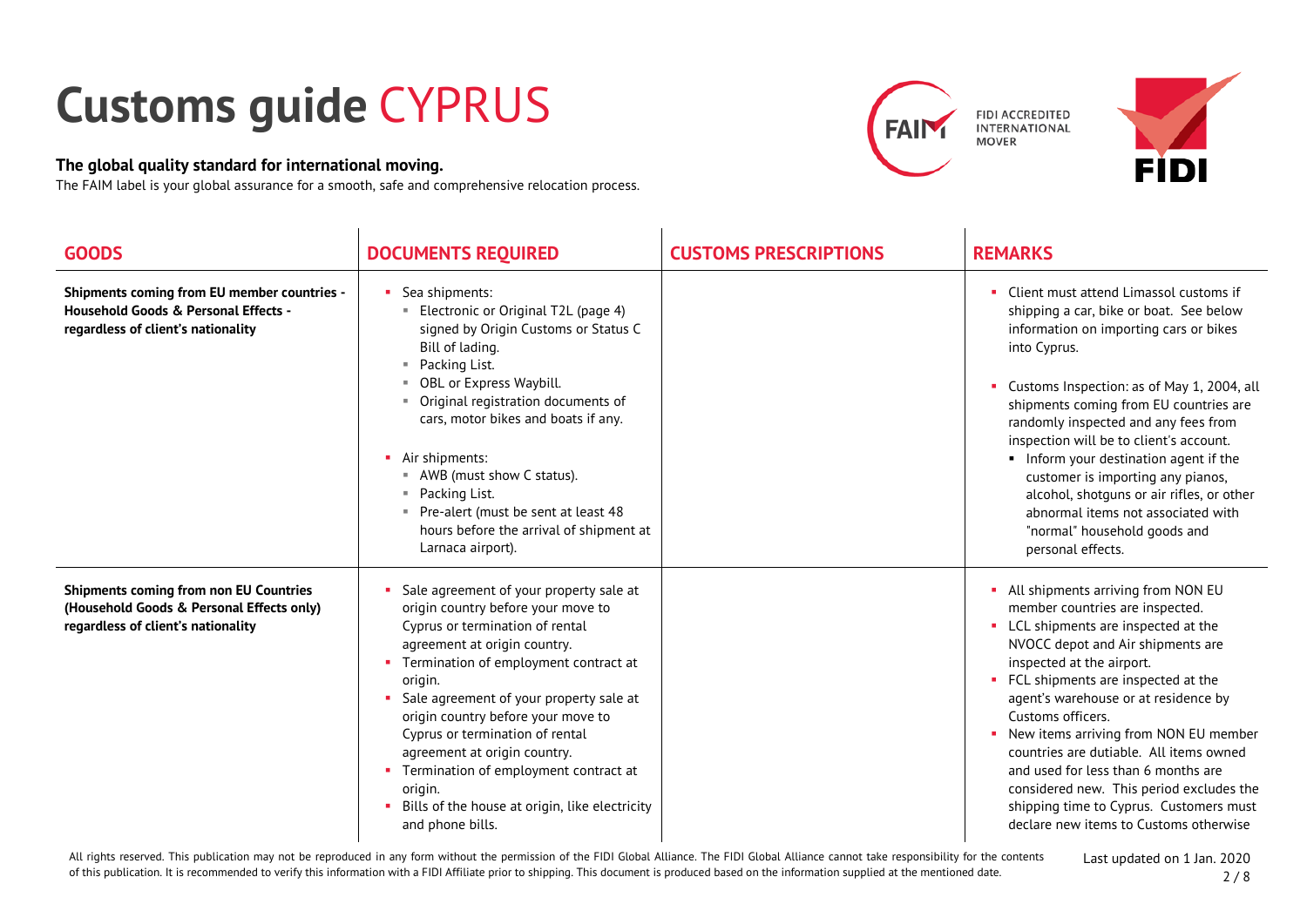| <b>GOODS</b>                                    | <b>DOCUMENTS REQUIRED</b>                                                                                                                                                                                                                                                                                                                                                                                                                                                                                                                                                                                                                                                                                                                            | <b>CUSTOMS PRESCRIPTIONS</b>                                                                                                                                                                                                                                                                                | <b>REMARKS</b>                                                                                                                                                                                    |
|-------------------------------------------------|------------------------------------------------------------------------------------------------------------------------------------------------------------------------------------------------------------------------------------------------------------------------------------------------------------------------------------------------------------------------------------------------------------------------------------------------------------------------------------------------------------------------------------------------------------------------------------------------------------------------------------------------------------------------------------------------------------------------------------------------------|-------------------------------------------------------------------------------------------------------------------------------------------------------------------------------------------------------------------------------------------------------------------------------------------------------------|---------------------------------------------------------------------------------------------------------------------------------------------------------------------------------------------------|
|                                                 | • You must provide proof of house<br>ownership or rental agreement in Cyprus.<br>• If you will be working in Cyprus, you must<br>provide your employment contract.<br>• Letter from employer at origin country<br>confirming your employment there and<br>your transfer of residence to Cyprus<br>permanently (we can provide a sample of<br>this letter when required).<br>Registration of your children at local<br>schools.<br>• Bank statement confirming you have<br>funds in Cyprus.<br>• Original passport and presence at<br>Customs.<br>• Packing list.<br>• OBL or Express Waybill.<br>• Air shipments:<br>" Same as Sea from NON EU.<br>Pre-alert must be sent at least 48<br>hours before the arrival of shipment at<br>Larnaca airport. |                                                                                                                                                                                                                                                                                                             | they pay penalties as well as duties and<br>taxes.                                                                                                                                                |
| <b>Electrical appliances</b>                    |                                                                                                                                                                                                                                                                                                                                                                                                                                                                                                                                                                                                                                                                                                                                                      |                                                                                                                                                                                                                                                                                                             | Any appliances that do not have the CE<br>markings on them should not be shipped<br>to Cyprus as the Customs officials in the<br>Republic of Cyprus may confiscate them,<br>should they be found. |
| Vehicles (cars, motor bikes and off road bikes) | EU ORIGIN VEHICLES:<br>• Original signed (page 4) or electronic<br>T2L OR Status C express bill of lading.<br>• Original registration of the car and or<br>bike.<br>Valid driving license.<br>л.<br>European or Cyprus Insurance cover.<br>×.<br>• Owner's presence at Limassol                                                                                                                                                                                                                                                                                                                                                                                                                                                                      | • CARS AND MOTOR BIKES FROM EU<br>MEMBER STATES:<br>As of March 2019, no excise duty or<br>VAT is applicable provided the vehicle<br>is at least 6 months old and registered<br>for at least 6 months at origin. There<br>is no issue if the car was not owned by<br>the importer for 6 months, but the car |                                                                                                                                                                                                   |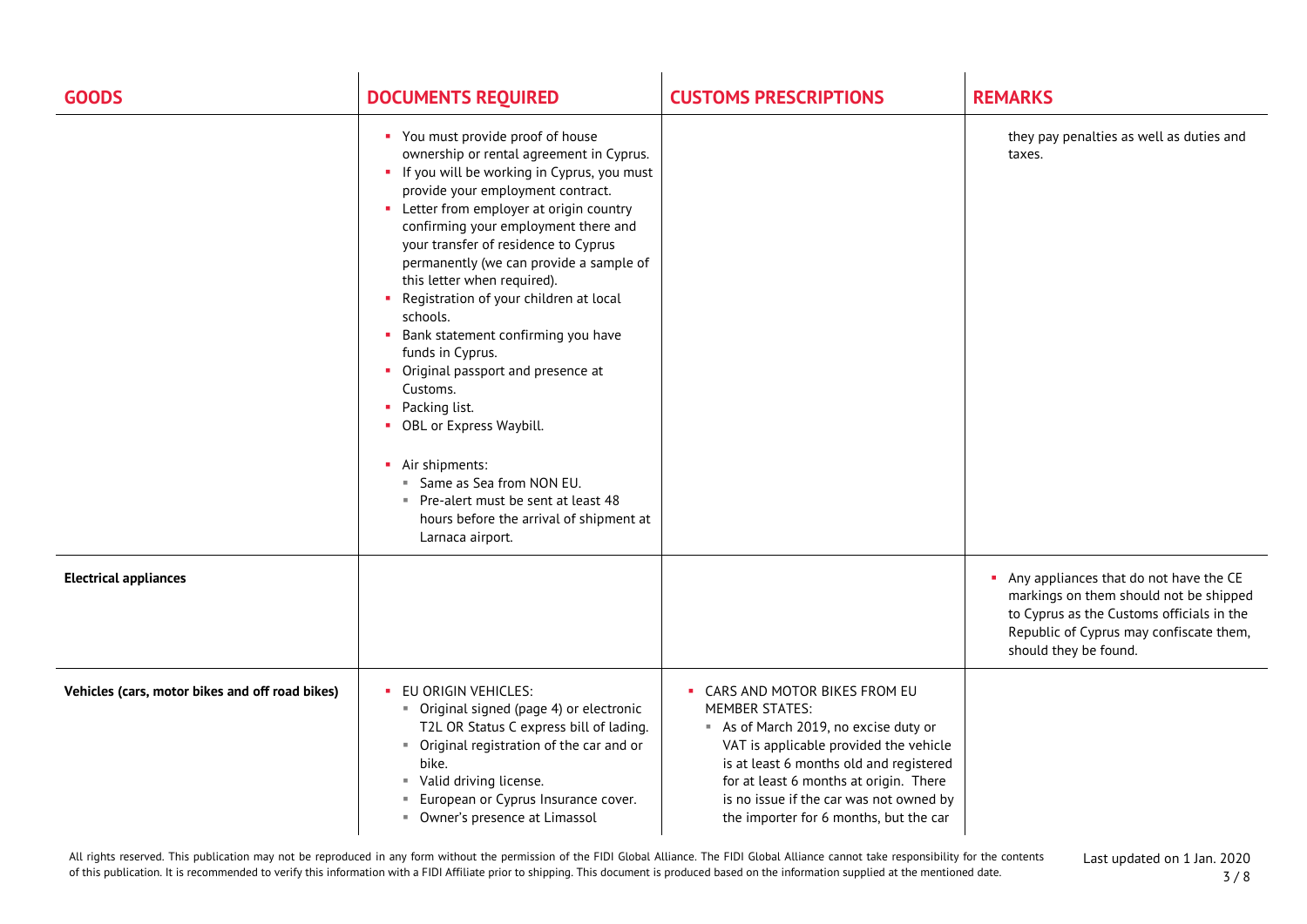| <b>GOODS</b> | <b>DOCUMENTS REQUIRED</b>                                                                                                                                                                                                                                                                                                                                                                                                                                                                                                                                                                                                                                                                                                              | <b>CUSTOMS PRESCRIPTIONS</b>                                                                                                                                                                                                                                                                                                                                                                                                                                                                                                                                                                                                                                                                                                                                                                                                                                                                                                                                                                                                                                                                                       | <b>REMARKS</b> |
|--------------|----------------------------------------------------------------------------------------------------------------------------------------------------------------------------------------------------------------------------------------------------------------------------------------------------------------------------------------------------------------------------------------------------------------------------------------------------------------------------------------------------------------------------------------------------------------------------------------------------------------------------------------------------------------------------------------------------------------------------------------|--------------------------------------------------------------------------------------------------------------------------------------------------------------------------------------------------------------------------------------------------------------------------------------------------------------------------------------------------------------------------------------------------------------------------------------------------------------------------------------------------------------------------------------------------------------------------------------------------------------------------------------------------------------------------------------------------------------------------------------------------------------------------------------------------------------------------------------------------------------------------------------------------------------------------------------------------------------------------------------------------------------------------------------------------------------------------------------------------------------------|----------------|
|              | customs.<br>" Purchase invoice is required if the<br>original registration is not on the<br>owner's name.<br>C02 emission certificate from the Road<br>н.<br>Transport Department in Cyprus.<br>" For brandnew cars and motor bikes,<br>Certificate of Conformity is required.                                                                                                                                                                                                                                                                                                                                                                                                                                                         | should be registered for at least 6<br>months at origin AND driven for at<br>least 6000 kms prior to importation.<br>There is no limit to the number of cars<br>or motor bikes the importer brings<br>provided it is within reason and for<br>personal use only.<br>Currently there is no limit on the age<br>л.<br>of the car/bike.                                                                                                                                                                                                                                                                                                                                                                                                                                                                                                                                                                                                                                                                                                                                                                               |                |
|              | NON - EU ORIGIN VEHICLES:<br>Original registration of the car and or<br>bike<br>• Valid driving license<br>European or Cyprus Insurance cover<br>• Owner's presence at Limassol customs<br>Certificate of Conformity<br>• Purchase invoice is required if client<br>will pay duties and taxes<br>• C02 emission certificate from the Road<br>Transport Department in Cyprus.<br>• For brandnew cars and motor bikes,<br>Certificate of Conformity is required.<br>• Duty and Tax: Currently duty is 10% on<br>CIF value plus VAT currently 19% on<br>the CIF value and duty amount.<br>• For Diplomatic cars: Exemption<br>Certificate (Diplomatic Franchise) and<br>Note Verbal document from the local<br>Embassy are also required. | CARS FROM NON- EU MEMBER STATES:<br>• Car must be owned by importer and<br>used at origin for at least 6 months<br>and driven for at least 6000 kms.<br>• The importer must be eligible for<br>import by providing the required<br>documents to prove transfer of<br>residence to Cyprus.<br>If the client is not eligible to import<br>the vehicle (see below information on<br>required documents for shipments<br>coming from NON-EU countries), then<br>the following scenarios will be<br>applicable.<br>• One vehicle (car or bike) per family<br>member is allowed.<br>Vehicle under 5 years old - can import<br>with payment of duties taxes if not<br>eligible for import.<br>Over 5 years - If client is not eligible to<br>import the vehicle (car or bike), then<br>customs will not allow for client to<br>import the vehicle and it would have to<br>be exported or placed into a bonded<br>warehouse in Cyprus. Client will not be<br>able to register the vehicle locally.<br>• CARS & MOTOR BIKES EU OR NON-EU:<br>• Bill of lading must include make and<br>model, chassis, and engine number. A |                |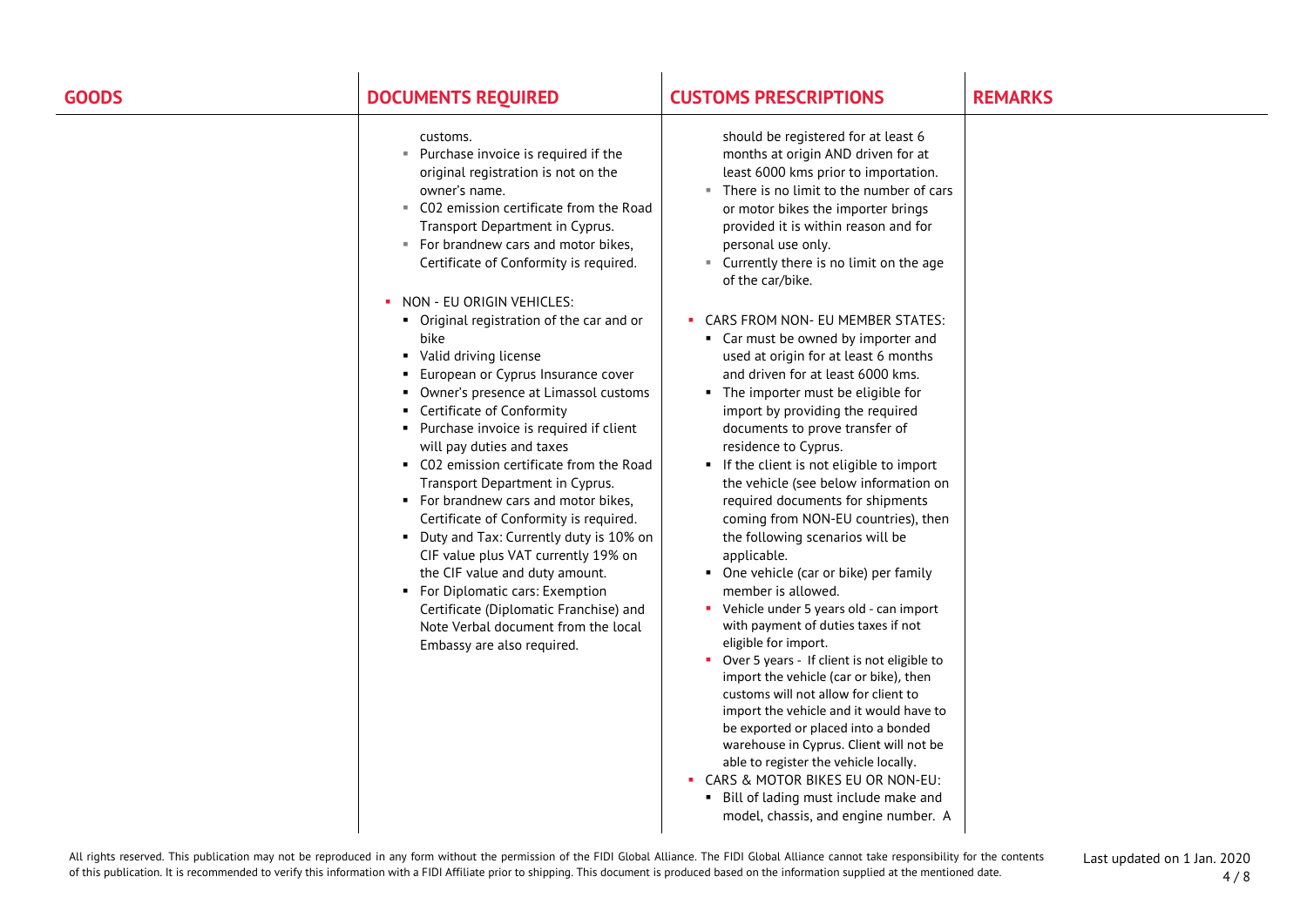| <b>GOODS</b>                                       | <b>DOCUMENTS REQUIRED</b>                                                                                                                                                                       | <b>CUSTOMS PRESCRIPTIONS</b>                                                                                                                                                                                                                                                                                                                                                                                                        | <b>REMARKS</b>                                                                                                                                                                               |
|----------------------------------------------------|-------------------------------------------------------------------------------------------------------------------------------------------------------------------------------------------------|-------------------------------------------------------------------------------------------------------------------------------------------------------------------------------------------------------------------------------------------------------------------------------------------------------------------------------------------------------------------------------------------------------------------------------------|----------------------------------------------------------------------------------------------------------------------------------------------------------------------------------------------|
|                                                    |                                                                                                                                                                                                 | bill of lading and a T2L must have the<br>same weight and pieces. Send both to<br>your destination agent for their<br>comments before issuing finals.                                                                                                                                                                                                                                                                               |                                                                                                                                                                                              |
| <b>Guns / Rifles</b>                               | Shipper should hold a European Firearms<br>Pass or, otherwise, must obtain an Import<br>License from their local District Police HQ<br>here, before the Air Rifles/Pistols arrive in<br>Cyprus. | • They must be presented for registration<br>(a registration fee is payable for each<br>rifle/pistol) at their local police station<br>within 48 hours of arrival of shipment<br>and will only be released against<br>presentation of a valid European Firearms<br>Pass or Firearms Permit issued by the<br>Chief of Police.                                                                                                        | • The Customs Authorities will keep the<br>guns for inspection and then released to<br>client.<br>• Please also note that the bore of the guns<br>should NOT exceed 0.177".                  |
| <b>Prohibited items</b>                            |                                                                                                                                                                                                 | $\blacksquare$ Drugs<br>• Narcotics<br>• Pornographic material                                                                                                                                                                                                                                                                                                                                                                      |                                                                                                                                                                                              |
| <b>Pets</b>                                        |                                                                                                                                                                                                 |                                                                                                                                                                                                                                                                                                                                                                                                                                     | • Contact your destination agent before<br>shipping.                                                                                                                                         |
| <b>Restricted Items - Alcohol &amp; Cigarettes</b> |                                                                                                                                                                                                 | In FCL containers with household goods<br>& personal effects:<br>Up to 12 sealed bottles are<br>acceptable; this applies from EU and<br>NON EU;<br>Up to 20 open bottles are acceptable;<br>this applies from EU and NON EU.<br>DUTY AND VAT ON ALCOHOL:<br>" Sparkling: EUR 0,32 per litre plus VAT ;<br>Red and white wine: EUR 0,13-0,15<br>per litre plus VAT;<br>• Spirits : EUR 9.57 per anhydrite ethyl<br>alcohol plus VAT. | • Diplomats are exempt from duty and VAT<br>on alcohol, provided the Embassy<br>provides them with a Diplomatic<br>Franchise prior to arrival of shipment,<br>otherwise same rules as above. |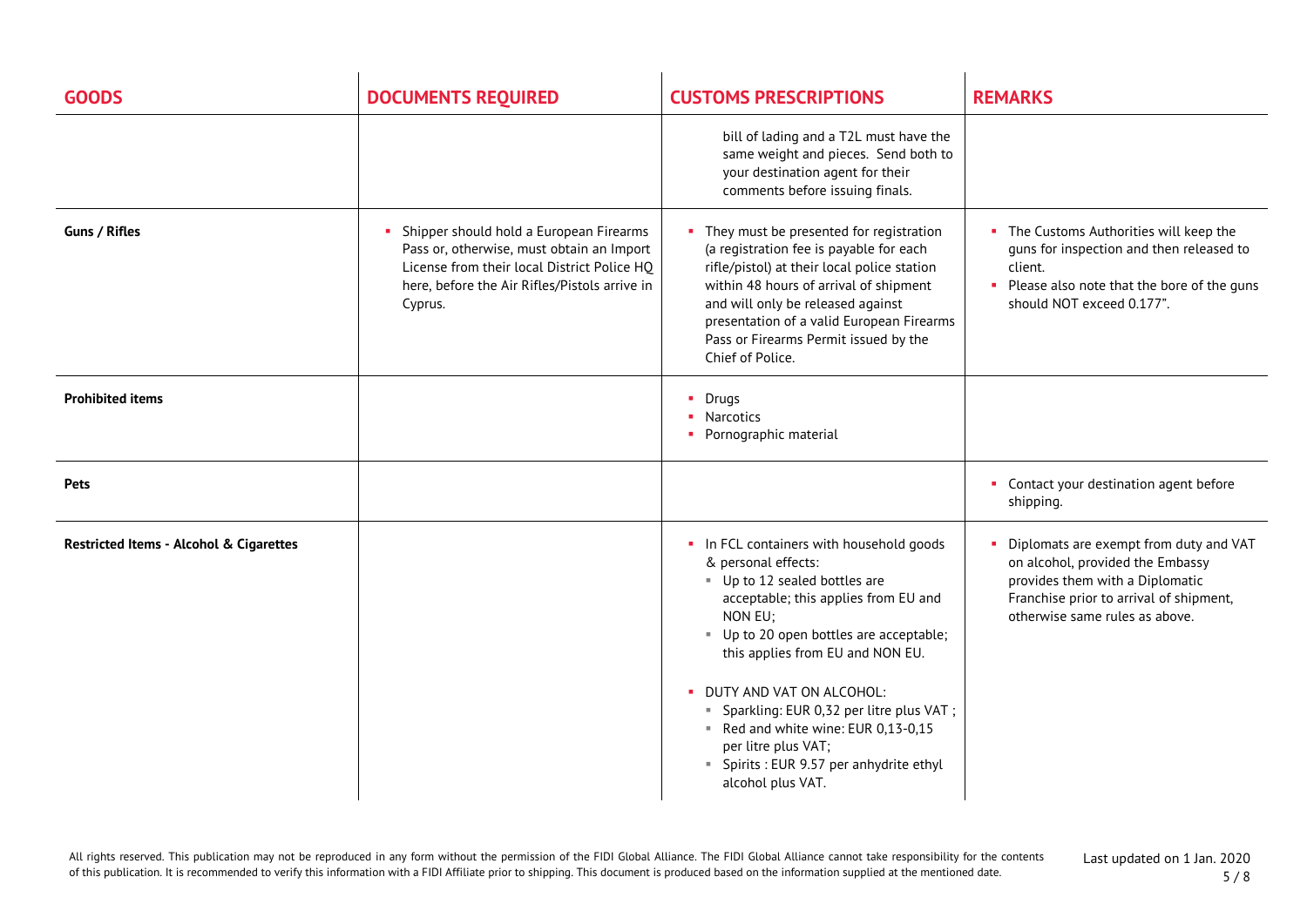| <b>GOODS</b>                                                  | <b>DOCUMENTS REQUIRED</b>                                                                                                                                                                                                                                                                                                                                                                                                                     | <b>CUSTOMS PRESCRIPTIONS</b>                                                                   | <b>REMARKS</b> |
|---------------------------------------------------------------|-----------------------------------------------------------------------------------------------------------------------------------------------------------------------------------------------------------------------------------------------------------------------------------------------------------------------------------------------------------------------------------------------------------------------------------------------|------------------------------------------------------------------------------------------------|----------------|
| Food                                                          |                                                                                                                                                                                                                                                                                                                                                                                                                                               | • EU and NON EU member countries:<br>Reasonable amount of dry and canned<br>food is permitted. |                |
| <b>Diplomatic Shipments - From EU Countries</b>               | $-$ Sea:<br>Electronic or Original T2L page 4<br>signed by origin customs or Status C<br>bill of lading.<br>Packing list.<br>٠,<br>Passport copy.<br>$\mathbb{R}^+$<br>" OBL or Express Waybill.<br>$\blacksquare$ Air:<br>■ C status AWB.<br>Packing list.<br>$\mathbb{R}^n$<br>" Passport copy.<br>• For Cars, Bike, Motor Boat:<br>An Exemption certificate is required<br>from the local Embassy prior to arrival<br>of shipment at port. |                                                                                                |                |
| Diplomatic Shipments - From Non EU member<br><b>Countries</b> | • For ALL Diplomatic shipments from non<br>EU countries:<br>OBL (or express waybill) or AWB<br>ш.<br>" Packing list<br>" 1002 form stamped and signed by<br>Embassy (your agent will provide this<br>form)<br>Exemption Certificate from the local<br>л.<br>Embassy will be required prior to<br>arrival of shipment at port.                                                                                                                 |                                                                                                |                |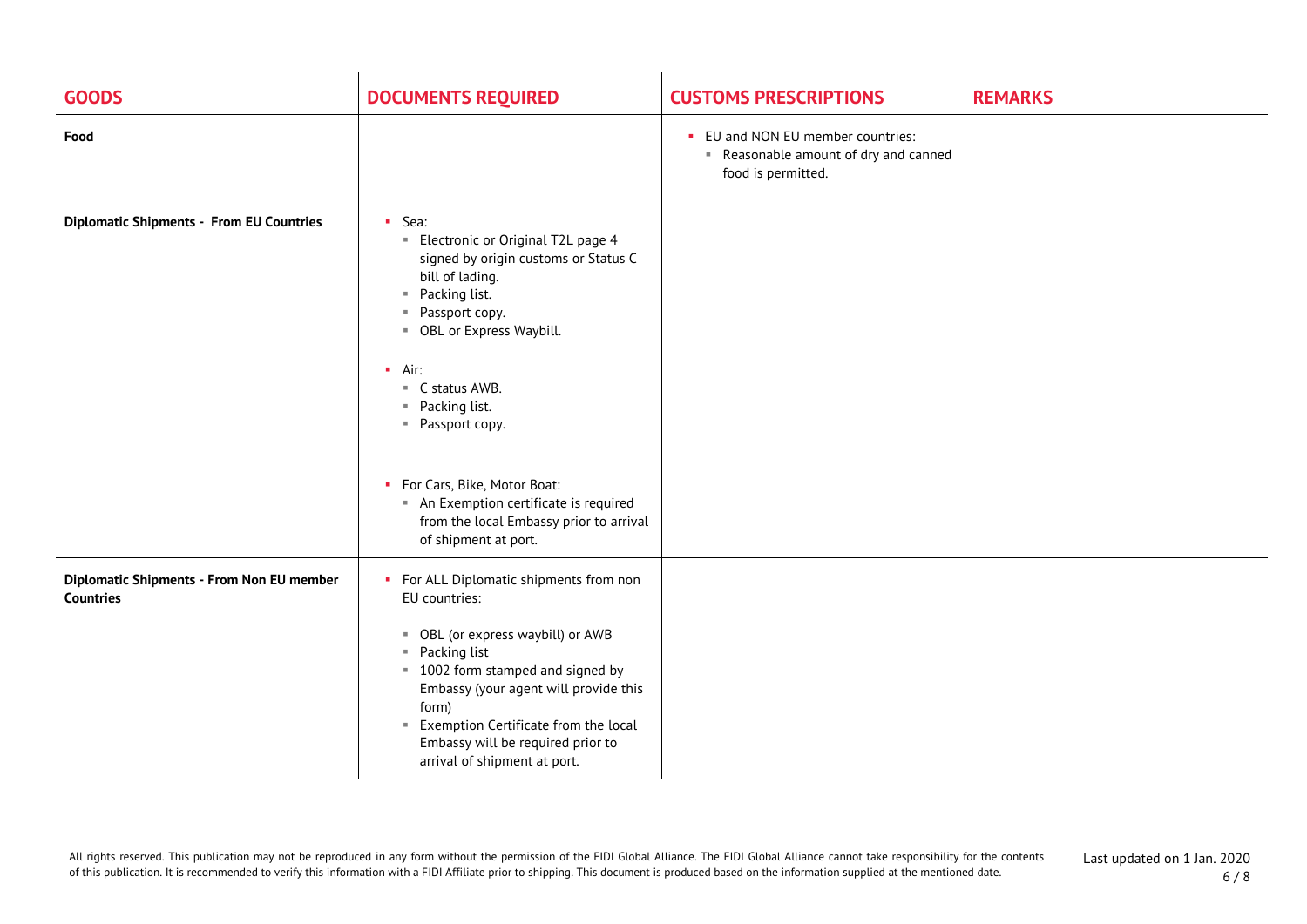| <b>GOODS</b>                                            | <b>DOCUMENTS REQUIRED</b> | <b>CUSTOMS PRESCRIPTIONS</b>                                                                                                                                                                                                                                                                                        | <b>REMARKS</b>                                                                                                                                                                                                                                                                                                                                                                                                                                                                                                                                                                                                                                                                                                            |
|---------------------------------------------------------|---------------------------|---------------------------------------------------------------------------------------------------------------------------------------------------------------------------------------------------------------------------------------------------------------------------------------------------------------------|---------------------------------------------------------------------------------------------------------------------------------------------------------------------------------------------------------------------------------------------------------------------------------------------------------------------------------------------------------------------------------------------------------------------------------------------------------------------------------------------------------------------------------------------------------------------------------------------------------------------------------------------------------------------------------------------------------------------------|
| Students bringing goods from non EU member<br>countries |                           | • All students returning home and bringing<br>their USED personal effects or household<br>goods from NON EU member countries<br>will pay duties and VAT ranging from<br>approx. 18-33% on the current value<br>declared to Customs.<br>• New items are dutiable.<br>• Duties depend on the items being<br>imported. |                                                                                                                                                                                                                                                                                                                                                                                                                                                                                                                                                                                                                                                                                                                           |
| <b>Additional information</b>                           |                           |                                                                                                                                                                                                                                                                                                                     | As of 1.2.2017, wharfarge tax has been<br>abolished by the port authority.<br>• Whilst all shipping lines are charging the<br>same THC at about EUR 186 for 20' and<br>EUR 280 for 40' and 40'HC, their local<br>charges for their delivery order vary from<br>one shipping line to another.<br>• THC and the delivery order charge may<br>be included or excluded from the<br>destination agent service charge,<br>depending on the destination agent<br>selected.<br>All solid wood packing materials used as<br>over casing, bracing or blocking must<br>conform to EU commission directive<br>2004/102/EC (ISPM15) and be<br>appropriately and clearly marked with<br>IPPC symbol, registration & treatment<br>codes. |